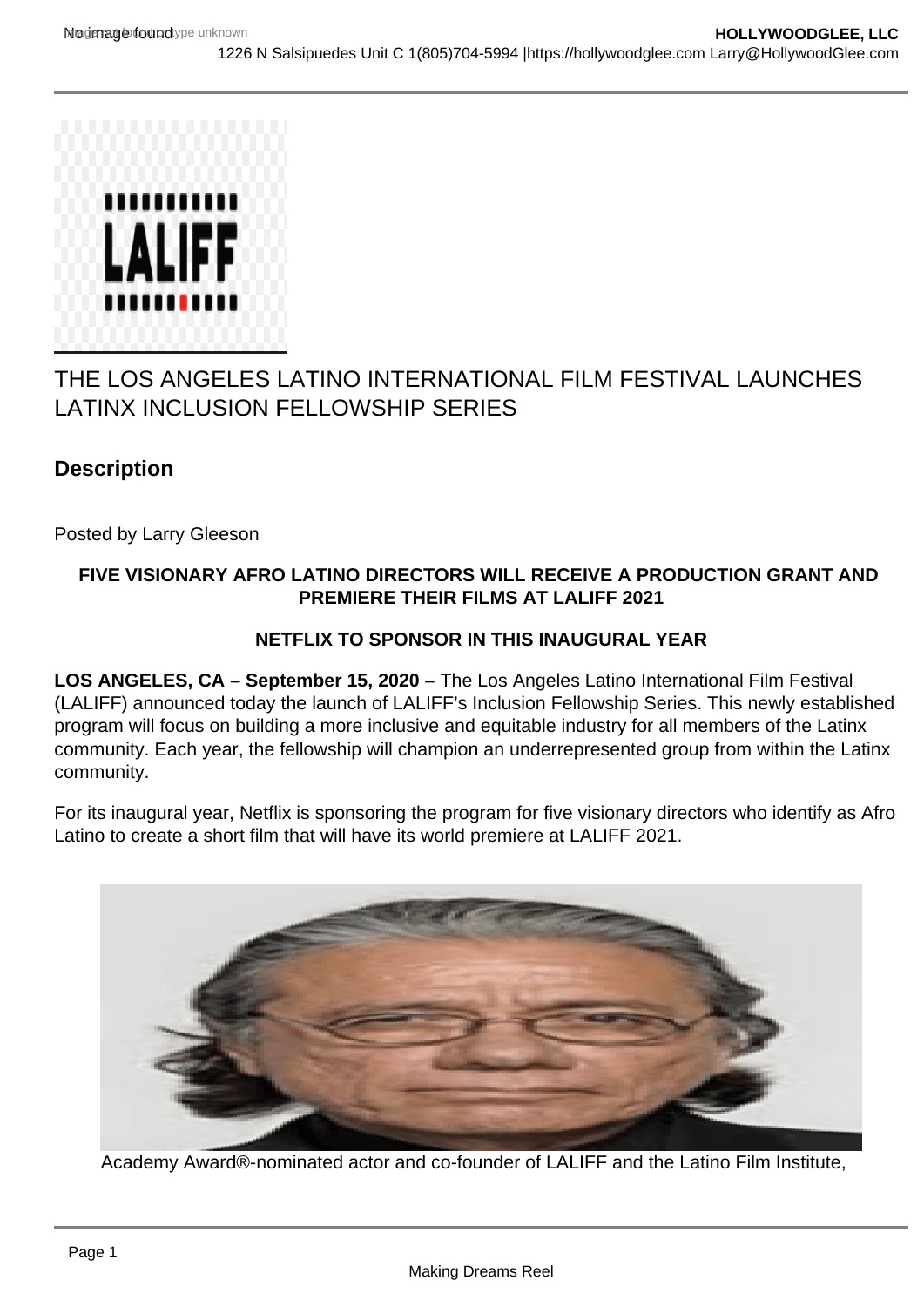Edward James Olmos says, "For Latino representation in Hollywood to change, we need to create funding and distribution opportunities for our storytellers. The LALIFF Inclusion Fellowship is exactly that. For our first fellowship, we are proud to highlight Afro Latino voices because Black lives are Latino lives."

Each filmmaker will receive individualized mentorship from an established filmmaker, one-on-one meetings with industry leaders from production to distribution and various networking opportunities. The completed films will premiere as part of a special program during the 2021 version of LALIFF, where the fellows will also have the opportunity to participate in the festival's Industry Week, to further develop their careers and gain industry access needed to succeed as working artists. Netflix will also offer support to the selected group of fellows throughout the development of their films.

"Neflix is excited to partner with LALIFF in helping to foster the next generation of Latino talent," said Pete Corona, Manager of Original Series at Netflix. "Discovering new voices behind the camera will lead to bringing fresh and diverse perspectives in front of the camera, and we can't wait to see what these new filmmakers will create."

LALIFF's Inclusion Fellowship series will award a \$20,000 grant to each of the five selected fellows for the production of a short. For the full requirements, please visit: <https://latinofilm.org/fellowship/>. The call for submissions is now open and the deadline is October 14, 2020. The selected filmmakers will work with their mentors and partnered organizations from November 16 through April 16, 2021.

## About LALIFF

The Los Angeles Latino International Film Festival (LALIFF) is a premiere international event dedicated to showcasing the entirety of human experience from the Latino perspective, whether through film, television, digital, music, art, or any other vehicle, regardless of platform. LALIFF is presented by the Latino Film Institute (LFI), a nonprofit 501(c)(3) organization with the mission to showcase, strengthen, and celebrate the richness of Latino lives through the audio-visual event. LFI develops, activates, and supports artists, creators, and executives through pathways and platforms for the expression and appreciation of their work.

For more information and updates on LALIFF visit [www.latinofilm.org.](http://www.latinofilm.org/)